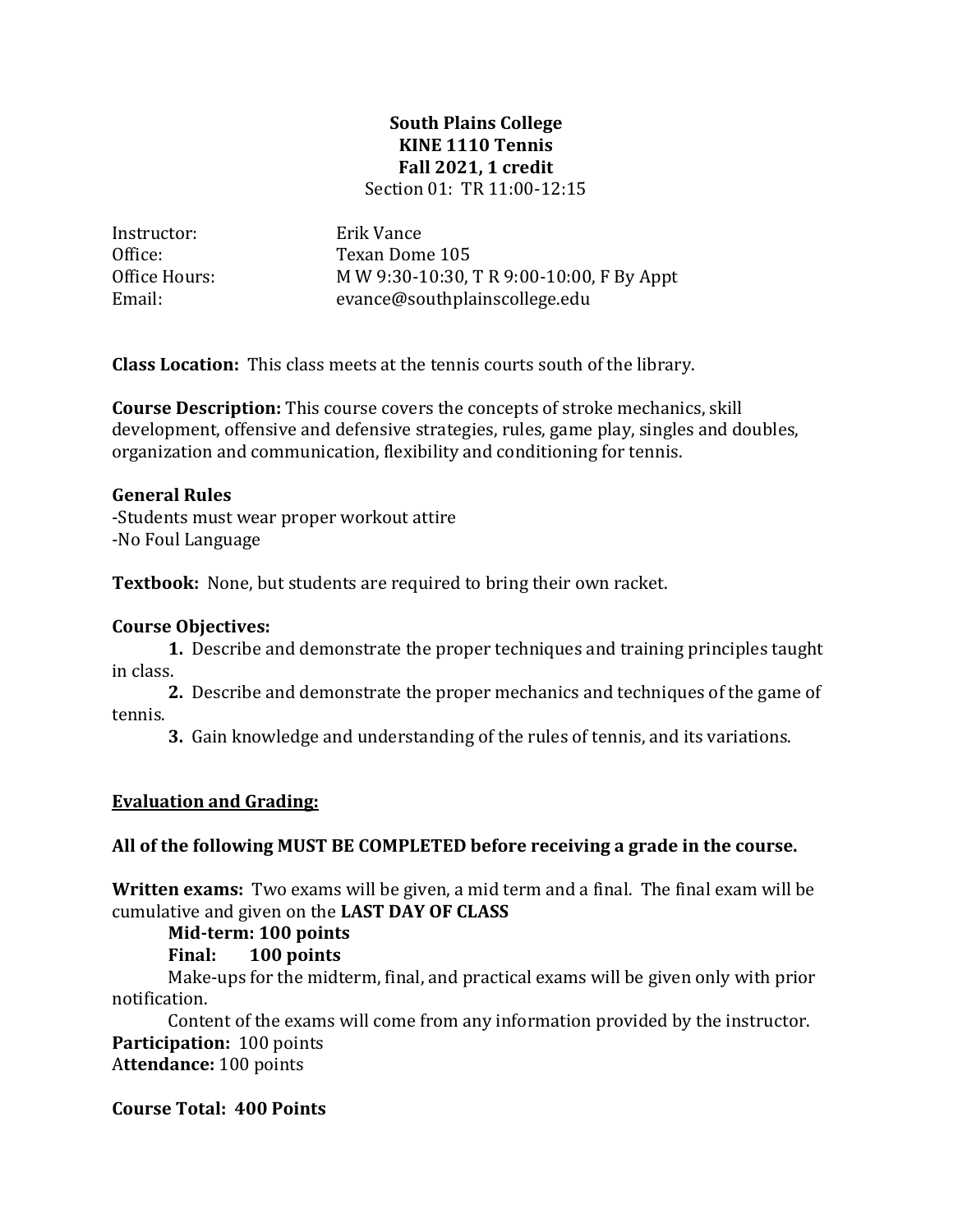## **Attendance Policy:**

1. After **three** absences, there will be a one-letter grade penalty subtracted from the final grade in the course.

- 2. After **five** absences, the student will be dropped from the class with an "X".
- 3. If **5th** absence occurs after the drop date, you will receive and **"F"** for the course.
- 4. You must be on time to class!
- 5. Three "**tardies" = ONE** absence.

# **Grading Scale:**

## **A=90-100 B=80-89 C=70-79 D=60-69 F=00-59**

Grade progress report will be at mid-term and/or at the student's request.

# **Additional Information**

Never leave anything of value in the dressing rooms of the Complex. Thank you for not whining!!! As with anything in life, you get out of it what YOU put into it. We have high expectations for you. Set your goals and then stay focused and get to work.

# **COVID 19 Addendum**

Due to uncertainty of the COVID 19 pandemic, there is the possibility that the format of this class will have to change significantly at any point. The instructor will strive to ensure a quality learning experience no matter what the situation, but the course format or content could change. If that is the case, all students will be given ample notice of the changes, and plenty of time to complete the alternative evaluations and assignments.

# **COVID 19 Attendance Addendum**

Considerations will be given to absences due to COVID 19 exposure or contraction. Communication with the instructor is key.

## **Disability Statement**

Students with disabilities, including but not limited to physical, psychiatric, or learning disabilities, who wish to request accommodations in this class should notify the Disability Services Office early in the semester so that the appropriate arrangements may be made. In accordance with federal law, a student requesting accommodations must provide acceptable documentation of his/her disability to the Disability Services Office. For more information, call or visit the Disability Services Office at Levelland (Student Health & Wellness Office) 806-716-2577, Reese Center (Building 8) & Lubbock Center 806-716- 4675, or Plainview Center (Main Office) 806-716-4302 or 806-296-9611.

## **Non-Discrimination Statement**